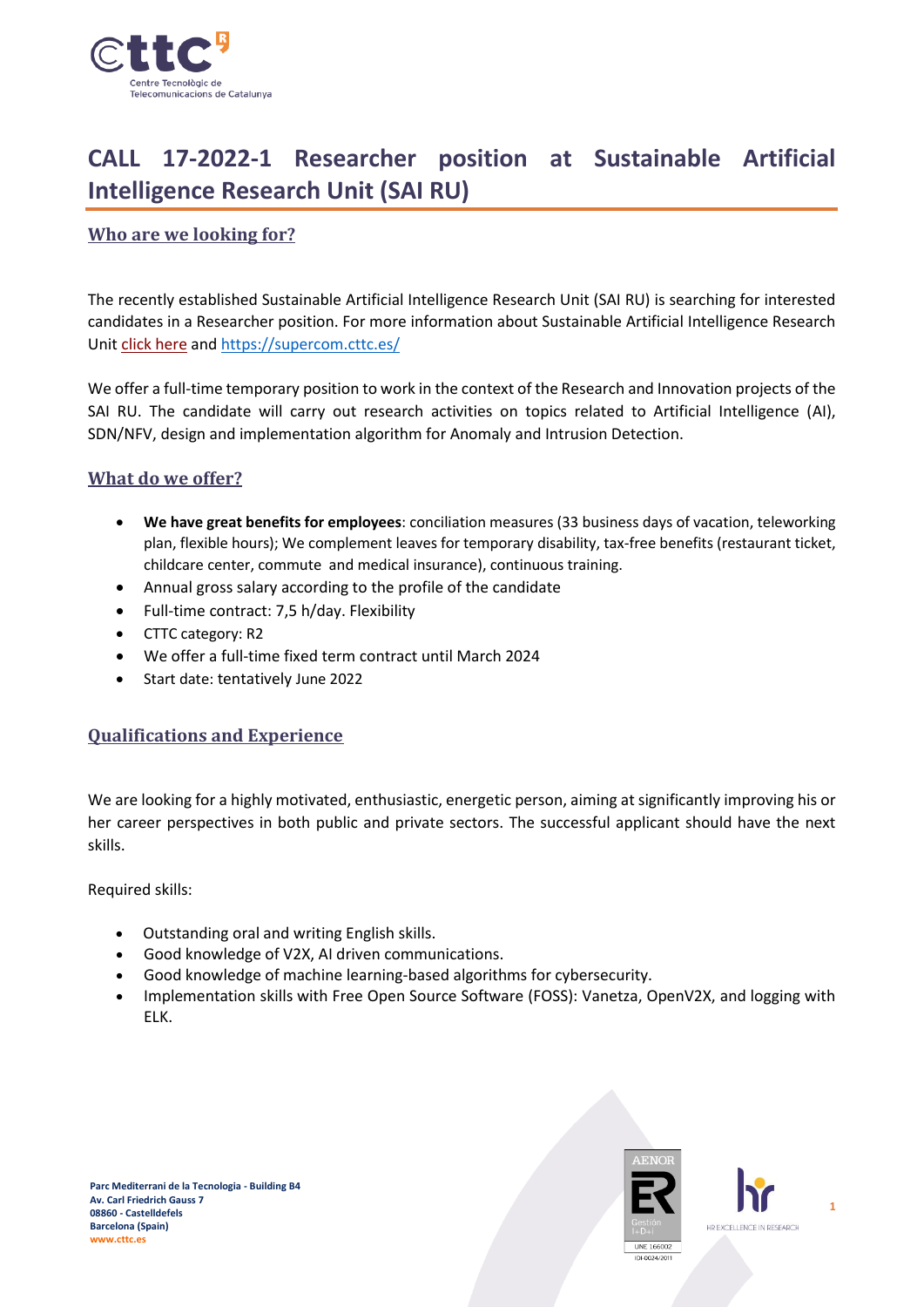

Other skills that are valuable, but not mandatory are:

- Good publication record in top scientific peer-reviewed journals (e.g., IEEE Transactions and Magazines)
- Good knowledge of analytical skills in the areas of machine learning, optimization or statistics.
- Experience from participating in national and international research projects with partners from academia and industry is also an advantage.
- Knowledge of 5G routers and 3GPP standards.

## **How to apply?**

All applications must include:

- 1. Full CV, including a list of publications and name (email address, etc.) of two referees
- 2. MSc Degree
- 3. Cover letter stating the motivation and suitability of the candidate

The application documents must be submitted in pdf format through this online application.

\*ONLY APPLICATIONS VIA WEB <https://www.cttc.cat/talent/careers/job-openings/> WILL BE TAKE IN CONSIDERATION.\*

CVs and any other information gathered during this process will be handled confidentially

#### **Who are we?**

- The Center Tecnològic de Telecomunicaciones de Catalunya (CTTC) is a non-profit **public sector** research institution dedicated to fundamental and applied research activities, focused mainly on technologies related to the physical, data link and network layers of communication systems and Geomatics.
- CTTC has been working towards implementing the points of the [Charter and Code \(C&C\),](https://euraxess.ec.europa.eu/jobs/charter-code-researchers) fulfilling the requirements of the "Human Resources Strategy for Researchers (HRS4R)" [\(https://www.cttc.cat/talent/hrs4r/\)](https://www.cttc.cat/talent/hrs4r/).
- The CTTC is located in the beautiful Mediterranean Technological Park of Castelldefels, a science park that houses the Polytechnic University of Catalonia, research institutions, innovative companies and startups. The PMT-UPC is located 10 minutes' walk from the beach and the city center of Castelldefels, also close to childcare centers, public schools and the best international schools. It can be reached by car, train (RENFE) and various bus lines.
- We have 2 buildings on campus, with state-of-the-art facilities, comfortable work spaces, meeting rooms, and multipurpose spaces, as well as social spaces.
- The institute has **a multicultural environment** with more than 130 members (scientific, technical and administrative staff) from all over the world.



**2**